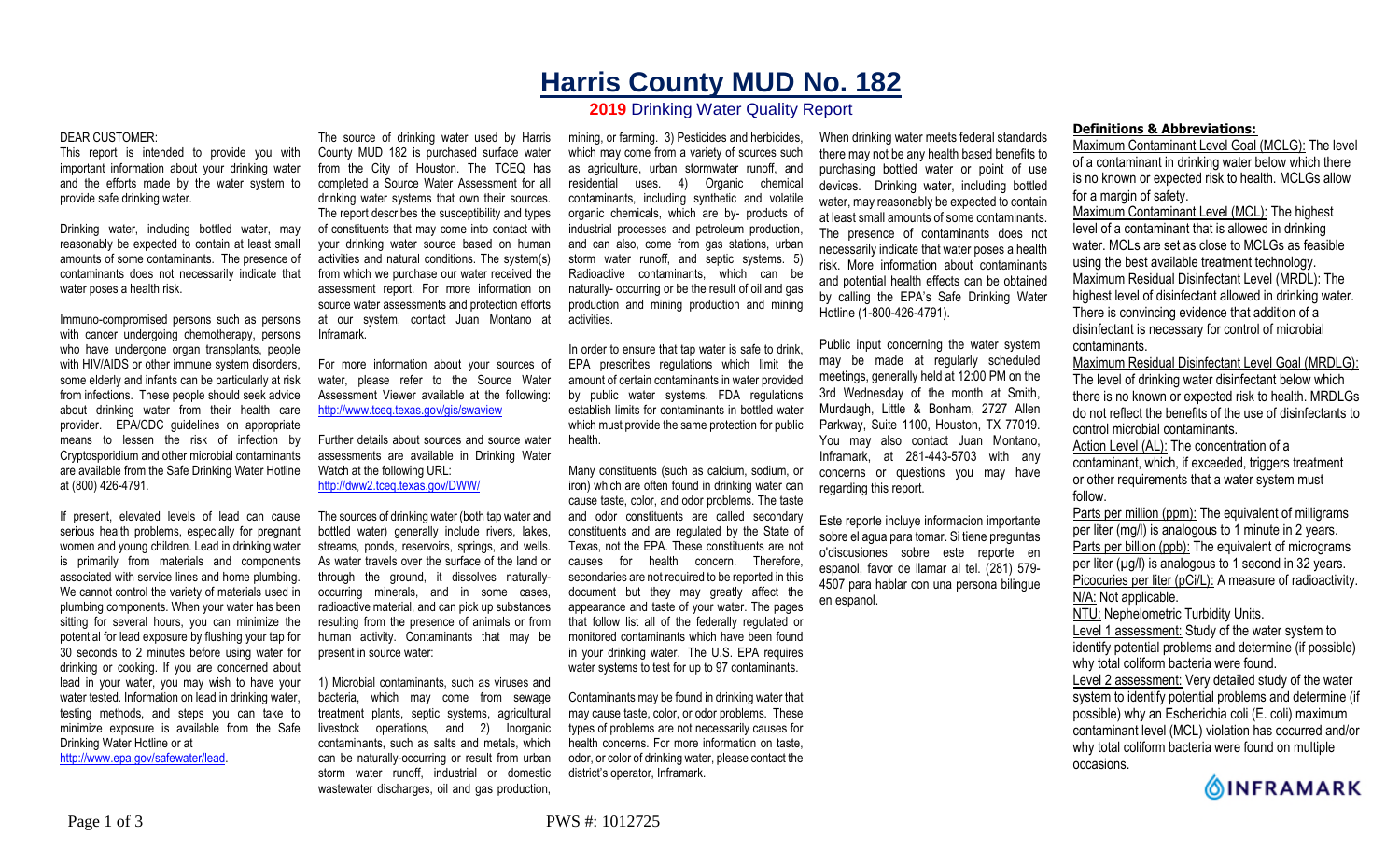| <b>Substance</b>                                                                         | Unit<br><b>of</b><br><b>Measure</b> | Year | <b>MCL</b>                  | Average<br>Level<br><b>Detected</b>  | Minimum - Maximum<br>Level<br><b>Detected</b>            | <b>MCLG</b>  | $\ln$<br>Compliance     | <b>Typical Sources</b>                                                                                                                                                                                                         |
|------------------------------------------------------------------------------------------|-------------------------------------|------|-----------------------------|--------------------------------------|----------------------------------------------------------|--------------|-------------------------|--------------------------------------------------------------------------------------------------------------------------------------------------------------------------------------------------------------------------------|
| <b>Volatile Organic Contaminants</b>                                                     |                                     |      |                             |                                      |                                                          |              |                         |                                                                                                                                                                                                                                |
| Xylenes                                                                                  | ppm                                 | 2019 | $10$                        | 0.002                                | $0.002 - 0.002$                                          | 10           | <b>Yes</b>              | Discharge from petroleum factories.                                                                                                                                                                                            |
| <b>Unregulated Contaminants</b>                                                          |                                     |      |                             |                                      |                                                          |              |                         |                                                                                                                                                                                                                                |
| Dibromochloromethane                                                                     | ppb                                 | 2019 | N/A                         | 2.3                                  | $2.3 - 2.3$                                              | N/A          | Yes                     | By-product of drinking water disinfection.                                                                                                                                                                                     |
| Chloroform                                                                               | ppb                                 | 2019 | N/A                         | 3.9                                  | $3.9 - 3.9$                                              | N/A          | Yes                     | By-product of drinking water disinfection.                                                                                                                                                                                     |
| Bromoform                                                                                | ppb                                 | 2019 | N/A                         | 1.3                                  | $1.3 - 1.3$                                              | N/A          | Yes                     | By-product of drinking water disinfection.                                                                                                                                                                                     |
| Bromodichloromethane                                                                     | ppb                                 | 2019 | N/A                         | 2.7                                  | $2.7 - 2.7$                                              | N/A          | <b>Yes</b>              | By-product of drinking water disinfection.                                                                                                                                                                                     |
| regulation is warranted.<br><b>Inorganic Contaminants (Regulated at the Water Plant)</b> |                                     |      |                             |                                      |                                                          |              |                         | Unregulated contaminants are those for which EPA has not established drinking water standards. The purpose of unregulated contaminant monitoring is to assist EPA in determining the occurrence of unregulated contaminants in |
| Nitrate                                                                                  | ppm                                 | 2019 | $10$                        | 0.3                                  | $0.3 - 0.3$                                              | 10           | <b>Yes</b>              | Runoff from fertilizer use; leaching from septic tanks, sewage; erosion of natural deposits.                                                                                                                                   |
| Fluoride                                                                                 | ppm                                 | 2018 | 4                           | 0.13                                 | $0.13 - 0.13$                                            | 4            | <b>Yes</b>              | Erosion of natural deposits; water additive which promotes strong teeth; discharge from fertilizer and<br>aluminum factories.                                                                                                  |
| Barium                                                                                   | ppm                                 | 2018 | $\overline{2}$              | 0.17                                 | $0.17 - 0.17$                                            | 2            | Yes                     | Discharge of drilling wastes; discharge from metal refineries; erosion of natural deposits.                                                                                                                                    |
| <b>Disinfectant Byproducts</b>                                                           |                                     |      |                             |                                      |                                                          |              |                         |                                                                                                                                                                                                                                |
| Haloacetic Acids (HAA5)                                                                  | ppb                                 | 2019 | 60                          | 5.9                                  | $5.9 - 5.9$                                              | $\mathbf 0$  | Yes                     | By-product of drinking water disinfection.                                                                                                                                                                                     |
| <b>Total Trihalomethanes</b>                                                             | ppb                                 | 2019 | 80                          | 10.7                                 | $10.7 - 10.7$                                            | $\mathbf{0}$ | <b>Yes</b>              | By-product of drinking water disinfection.                                                                                                                                                                                     |
| <b>Substance</b>                                                                         | Unit<br>of<br><b>Measure</b>        | Year | <b>MRDL</b>                 | Average<br>Level<br><b>Detected</b>  | Minimum - Maximum<br>Level<br><b>Detected</b>            | <b>MRDLG</b> | <b>In</b><br>Compliance | <b>Typical Sources</b>                                                                                                                                                                                                         |
| <b>Maximum Residual Disinfectant Level</b>                                               |                                     |      |                             |                                      |                                                          |              |                         |                                                                                                                                                                                                                                |
| <b>Chlorine Residual</b>                                                                 | ppm                                 | 2019 | 4.0                         | 2.09                                 | $1.63 - 2.72$                                            | 4.0          | Yes                     | Water additive used to control microbes.                                                                                                                                                                                       |
| <b>Substance</b>                                                                         | Unit<br><b>of</b><br><b>Measure</b> | Year | 90th<br>Percentile<br>Value | <b>EPA</b><br><b>Action</b><br>Level | Number of<br><b>Results above</b><br><b>Action Level</b> | <b>MCLG</b>  | $\ln$<br>Compliance     | <b>Typical Sources</b>                                                                                                                                                                                                         |
| <b>Lead and Copper (Regulated at Customers Tap)</b>                                      |                                     |      |                             |                                      |                                                          |              |                         |                                                                                                                                                                                                                                |
| Lead                                                                                     | ppb                                 | 2019 | -1                          | 15                                   | $\mathbf{0}$                                             | $\mathbf{0}$ | <b>Yes</b>              | Corrosion of household plumbing systems; erosion of natural deposits.                                                                                                                                                          |
| Copper                                                                                   | ppm                                 | 2019 | 0.41                        | 1.3                                  | $\mathbf 0$                                              | 1.3          | <b>Yes</b>              | Corrosion of household plumbing systems, erosion of natural deposits; leaching from wood<br>preservatives.                                                                                                                     |